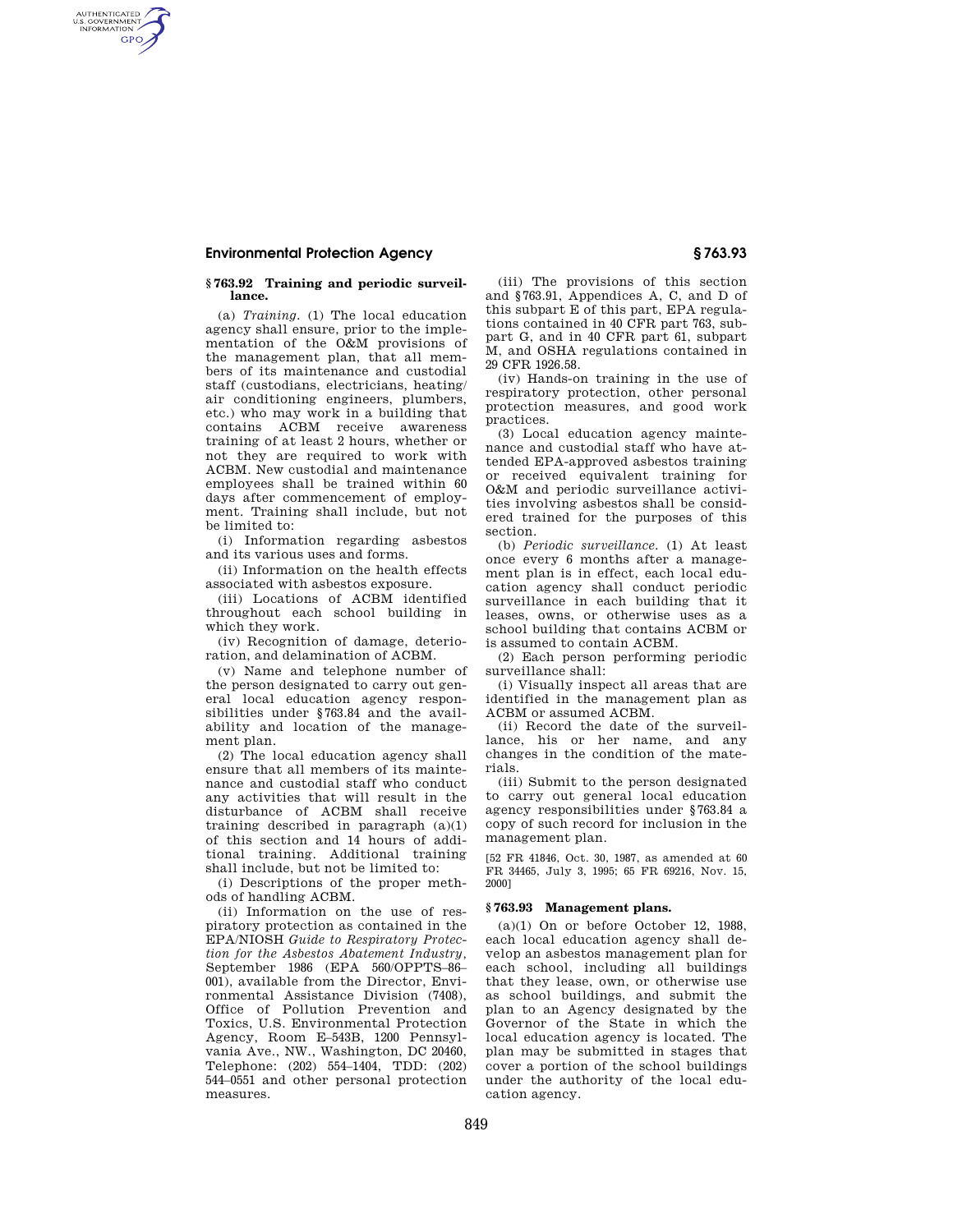(2) If a building to be used as part of a school is leased or otherwise acquired after October 12, 1988, the local education agency shall include the new building in the management plan for the school prior to its use as a school building. The revised portions of the management plan shall be submitted to the Agency designated by the Governor.

(3) If a local education agency begins to use a building as a school after October 12, 1988, the local education agency shall submit a management plan for the school to the Agency designated by the Governor prior to its use as a school.

(b) On or before October 17, 1987, the Governor of each State shall notify local education agencies in the State regarding where to submit their management plans. States may establish administrative procedures for reviewing management plans. If the Governor does not disapprove a management plan within 90 days after receipt of the plan, the local education agency shall implement the plan.

(c) Each local education agency must begin implementation of its management plan on or before July 9, 1989, and complete implementation in a timely fashion.

(d) Each local education agency shall maintain and update its management plan to keep it current with ongoing operations and maintenance, periodic surveillance, inspection, reinspection, and response action activities. All provisions required to be included in the management plan under this section shall be retained as part of the management plan, as well as any information that has been revised to bring the plan up-to-date.

(e) The management plan shall be developed by an accredited management planner and shall include:

(1) A list of the name and address of each school building and whether the school building contains friable ACBM, nonfriable ACBM, and friable and nonfriable suspected ACBM assumed to be ACM.

(2) For each inspection conducted before the December 14, 1987:

(i) The date of the inspection.

(ii) A blueprint, diagram, or written description of each school building that

**§ 763.93 40 CFR Ch. I (7–1–10 Edition)** 

identifies clearly each location and approximate square or linear footage of any homogeneous or sampling area where material was sampled for ACM, and, if possible, the exact locations where bulk samples were collected, and the dates of collection.

(iii) A copy of the analyses of any bulk samples, dates of analyses, and a copy of any other laboratory reports pertaining to the analyses.

(iv) A description of any response actions or preventive measures taken to reduce asbestos exposure, including if possible, the names and addresses of all contractors involved, start and completion dates of the work, and results of any air samples analyzed during and upon completion of the work.

(v) A description of assessments, required to be made under §763.88, of material that was identified before December 14, 1987, as friable ACBM or friable suspected ACBM assumed to be ACM, and the name and signature, State of accreditation, and if applicable, accreditation number of each accredited person making the assessments.

(3) For each inspection and reinspection conducted under §763.85:

(i) The date of the inspection or reinspection and the name and signature, State of accreditation and, if applicable, the accreditation number of each accredited inspector performing the inspection or reinspection.

(ii) A blueprint, diagram, or written description of each school building that identifies clearly each location and approximate square or linear footage of homogeneous areas where material was sampled for ACM, the exact location where each bulk sample was collected, date of collection, homogeneous areas where friable suspected ACBM is assumed to be ACM, and where nonfriable suspected ACBM is assumed to be ACM.

(iii) A description of the manner used to determine sampling locations, and the name and signature of each accredited inspector collecting samples, the State of accreditation, and if applicable, his or her accreditation number.

(iv) A copy of the analyses of any bulk samples collected and analyzed, the name and address of any laboratory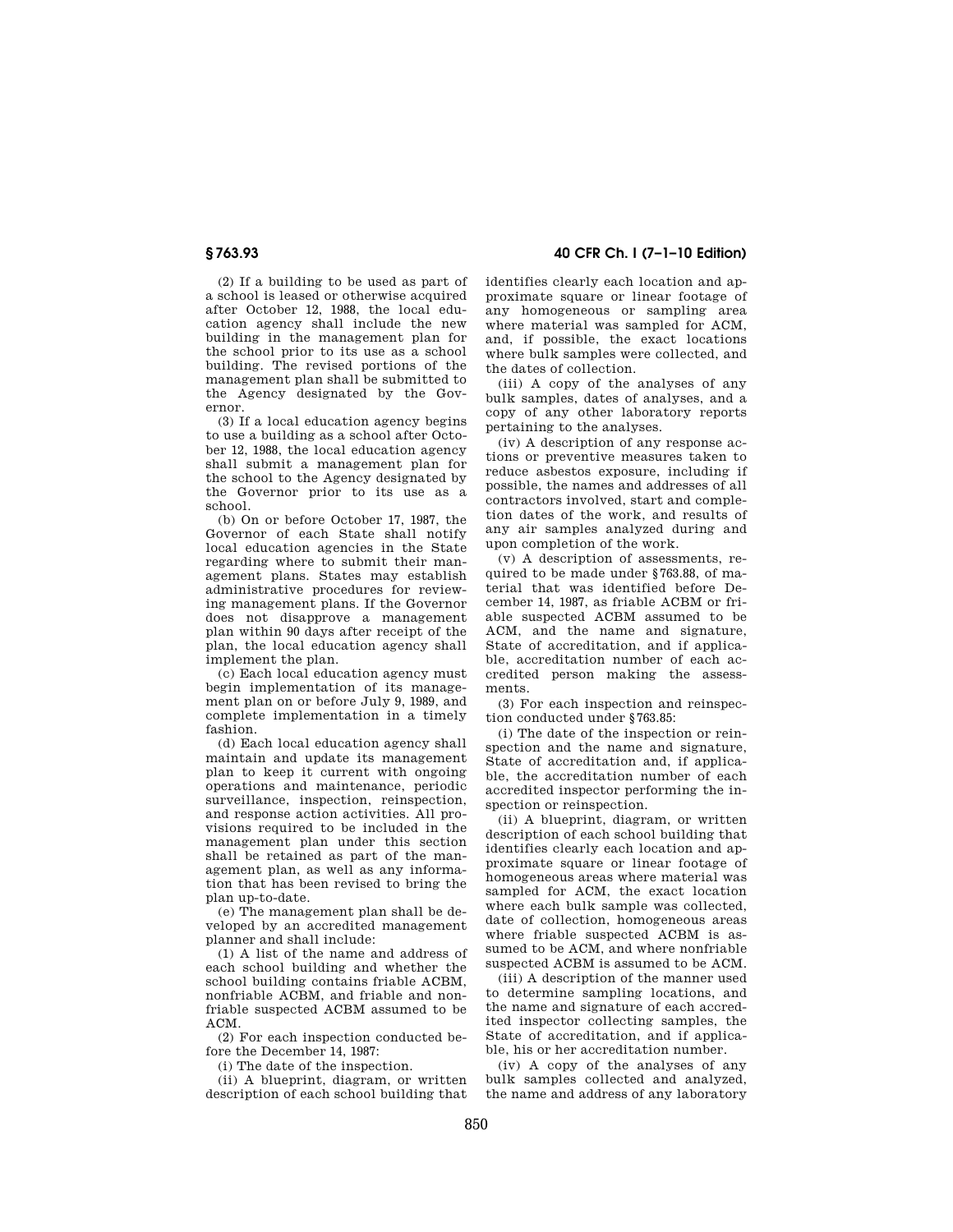## **Environmental Protection Agency § 763.93**

that analyzed bulk samples, a statement that the laboratory meets the applicable requirements of §763.87(a) the date of analysis, and the name and signature of the person performing the analysis.

(v) A description of assessments, required to be made under §763.88, of all ACBM and suspected ACBM assumed to be ACM, and the name, signature, State of accreditation, and if applicable, accreditation number of each accredited person making the assessments.

(4) The name, address, and telephone number of the person designated under §763.84 to ensure that the duties of the local education agency are carried out, and the course name, and dates and hours of training taken by that person to carry out the duties.

(5) The recommendations made to the local education agency regarding response actions, under §763.88(d), the name, signature, State of accreditation of each person making the recommendations, and if applicable, his or her accreditation number.

(6) A detailed description of preventive measures and response actions to be taken, including methods to be used, for any friable ACBM, the locations where such measures and action will be taken, reasons for selecting the response action or preventive measure, and a schedule for beginning and completing each preventive measure and response action.

(7) With respect to the person or persons who inspected for ACBM and who will design or carry out response actions, except for operations and maintenance, with respect to the ACBM, one of the following statements:

(i) If the State has adopted a contractor accreditation program under section 206(b) of Title  $\Pi$  of the Act, a statement that the person(s) is accredited under such plan.

(ii) A statement that the local education agency used (or will use) persons who have been accredited by another State which has adopted a contractor accreditation plan under section 206(b) of Title II of the Act or is accredited by an EPA-approved course under section 206(c) of Title II of the Act.

(8) A detailed description in the form of a blueprint, diagram, or in writing of any ACBM or suspected ACBM assumed to be ACM which remains in the school once response actions are undertaken pursuant to §763.90. This description shall be updated as response actions are completed.

(9) A plan for reinspection under §763.85, a plan for operations and maintenance activities under §763.91, and a plan for periodic surveillance under §763.92, a description of the recommendation made by the management planner regarding additional cleaning under §763.91(c)(2) as part of an operations and maintenance program, and the response of the local education agency to that recommendation.

(10) A description of steps taken to inform workers and building occupants, or their legal guardians, about inspections, reinspections, response actions, and post-response action activities, including periodic reinspection and surveillance activities that are planned or in progress.

(11) An evaluation of the resources needed to complete response actions successfully and carry out reinspection, operations and maintenance activities, periodic surveillance and training.

(12) With respect to each consultant who contributed to the management plan, the name of the consultant and one of the following statements:

(i) If the State has adopted a contractor accreditation plan under section 206(b) of Title II of the Act, a statement that the consultant is accredited under such plan.

(ii) A statement that the contractor is accredited by another State which has adopted a contractor accreditation plan under section 206(b) of Title II of the Act, or is accredited by an EPA-approved course developed under section 206(c) of Title II of the Act.

(f) A local education agency may require each management plan to contain a statement signed by an accredited management plan developer that such person has prepared or assisted in the preparation of such plan or has reviewed such plan, and that such plan is in compliance with this subpart E. Such statement may not be signed by a person who, in addition to preparing or assisting in preparing the management